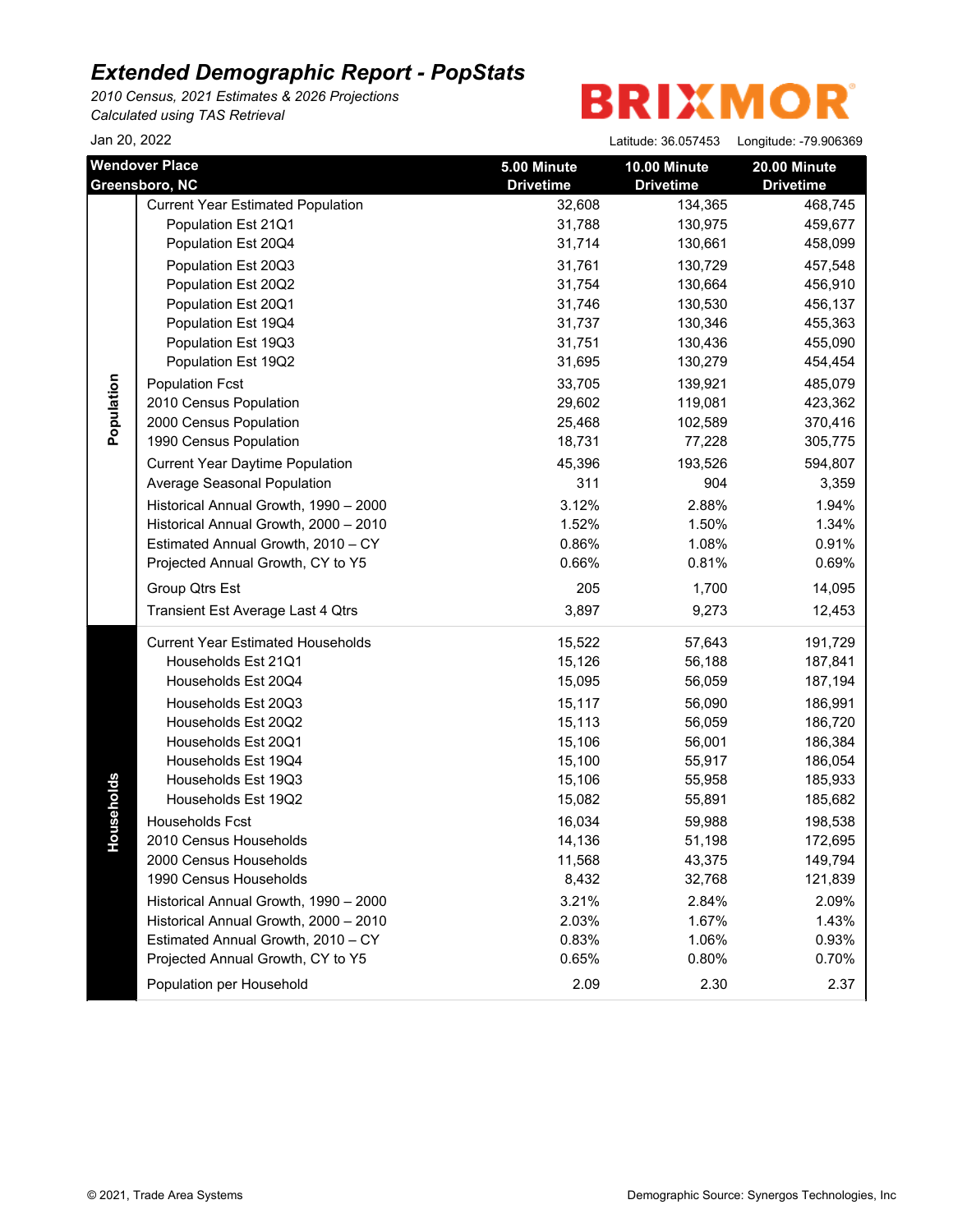*2010 Census, 2021 Estimates & 2026 Projections Calculated using TAS Retrieval*

**BRIXMOR** 

Jan 20, 2022 Latitude: 36.057453 Longitude: -79.906369

| <b>Wendover Place</b><br>Greensboro, NC       | 5.00 Minute<br><b>Drivetime</b> | 10.00 Minute<br><b>Drivetime</b> | 20.00 Minute<br><b>Drivetime</b> |
|-----------------------------------------------|---------------------------------|----------------------------------|----------------------------------|
| HH Income \$500,000 or more                   | 0.3%                            | 0.7%                             | 0.9%                             |
| HH Income \$250,000 to \$499,999              | 0.3%                            | 0.8%                             | 1.0%                             |
| HH Income \$200,000 to \$249,999              | 0.8%                            | 2.0%                             | 2.4%                             |
| HH Income \$175,000 to \$199,999              | 1.3%                            | 1.8%                             | 2.3%                             |
| HH Income \$150,000 to \$174,999              | 1.8%                            | 3.0%                             | 3.3%                             |
| HH Income \$100,000 to 149,999                | 11.1%                           | 13.4%                            | 13.1%                            |
| HH Income \$75,000 to 99,999                  | 12.8%                           | 12.8%                            | 12.2%                            |
| HH Income \$50,000 to 74,999                  | 20.9%                           | 20.2%                            | 18.4%                            |
| HH Income \$35,000 to 49,999                  | 17.7%                           | 15.0%                            | 14.6%                            |
| HH Income \$25,000 to 34,999                  | 12.9%                           | 11.0%                            | 10.3%                            |
| HH Income \$15,000 to 24,999                  | 10.5%                           | 9.7%                             | 10.1%                            |
| HH Income \$0 to 14,999                       | 9.5%                            | 9.7%                             | 11.2%                            |
| Average Household Income                      | \$62,485                        | \$72,870                         | \$75,954                         |
| Median Household Income                       | \$49,455                        | \$55,209                         | \$54,571                         |
| Per Capita Income                             | \$29,925                        | \$31,582                         | \$31,435                         |
| 2000 Average HH Income                        | \$51,828                        | \$57,083                         | \$57,468                         |
| 2000 Median HH Income                         | \$42,552                        | \$45,253                         | \$43,548                         |
| Disposable HH Income \$500,000 or more        | #N/A                            | #N/A                             | #N/A                             |
| Disposable HH Income \$250,000 to \$499,999   | #N/A                            | #N/A                             | #N/A                             |
| Disposable HH Income \$200,000 to \$249,999   | #N/A                            | #N/A                             | #N/A                             |
| Disposable HH Income \$175,000 to \$199,999   | 0%                              | $1\%$                            | 1%                               |
| Disposable HH Income \$150,000 to \$174,999   | 1%                              | 2%                               | 2%                               |
| Disposable HH Income \$100,000 to \$149,999   | 7%                              | 10%                              | 11%                              |
| Disposable HH Income \$75,000 to \$99,999     | 12%                             | 13%                              | 12%                              |
| Disposable HH Income \$50,000 to \$74,999     | 21%                             | 20%                              | 19%                              |
| Disposable HH Income \$35,000 to \$49,999     | 18%                             | 17%                              | 16%                              |
| Disposable HH Income \$25,000 to \$34,999     | 16%                             | 14%                              | 13%                              |
| Disposable HH Income \$15,000 to \$24,999     | 13%                             | 12%                              | 12%                              |
| Disposable HH Income \$0 to\$14,999           | 11%                             | 11%                              | 12%                              |
| Average Disposable Income                     | 51,721                          | 59,005                           | 60,401                           |
| Median Disposable Income                      | 43,026                          | 47,683                           | 47,138                           |
| Householder White - Count                     | 7,581                           | 29,840                           | 107,645                          |
| Median HH Income                              | \$54,146                        | \$63,758                         | \$66,617                         |
| Average HH Income                             | \$64,037                        | \$75,557                         | \$78,707                         |
| Householder Black or African-American - Count | 5,123                           | 17,938                           | 59,109                           |
| Median HH Income                              | \$41,882                        | \$45,026                         | \$39,891                         |
| Average HH Income                             | \$49,707                        | \$54,520                         | \$50,488                         |
| Householder Hispanic - Count                  | 1,083                           | 3,881                            | 11,045                           |
| Median HH Income                              | \$56,409                        | \$50,538                         | \$45,711                         |
| Average HH Income                             | \$58,324                        | \$55,404                         | \$56,125                         |
| Householder Asian or Pacific Islander - Count | 993                             | 3,347                            | 7,093                            |
| Median HH Income                              | \$67,895                        | \$63,293                         | \$66,423                         |
| Average HH Income                             | \$74,914                        | \$72,830                         | \$77,202                         |
| Householder Other or Pacific Islander - Count | 743                             | 2,637                            | 6,837                            |
| Median HH Income                              | \$44,261                        | \$50,397                         | \$45,124                         |
| Average HH Income                             | \$51,020                        | \$56,134                         | \$54,569                         |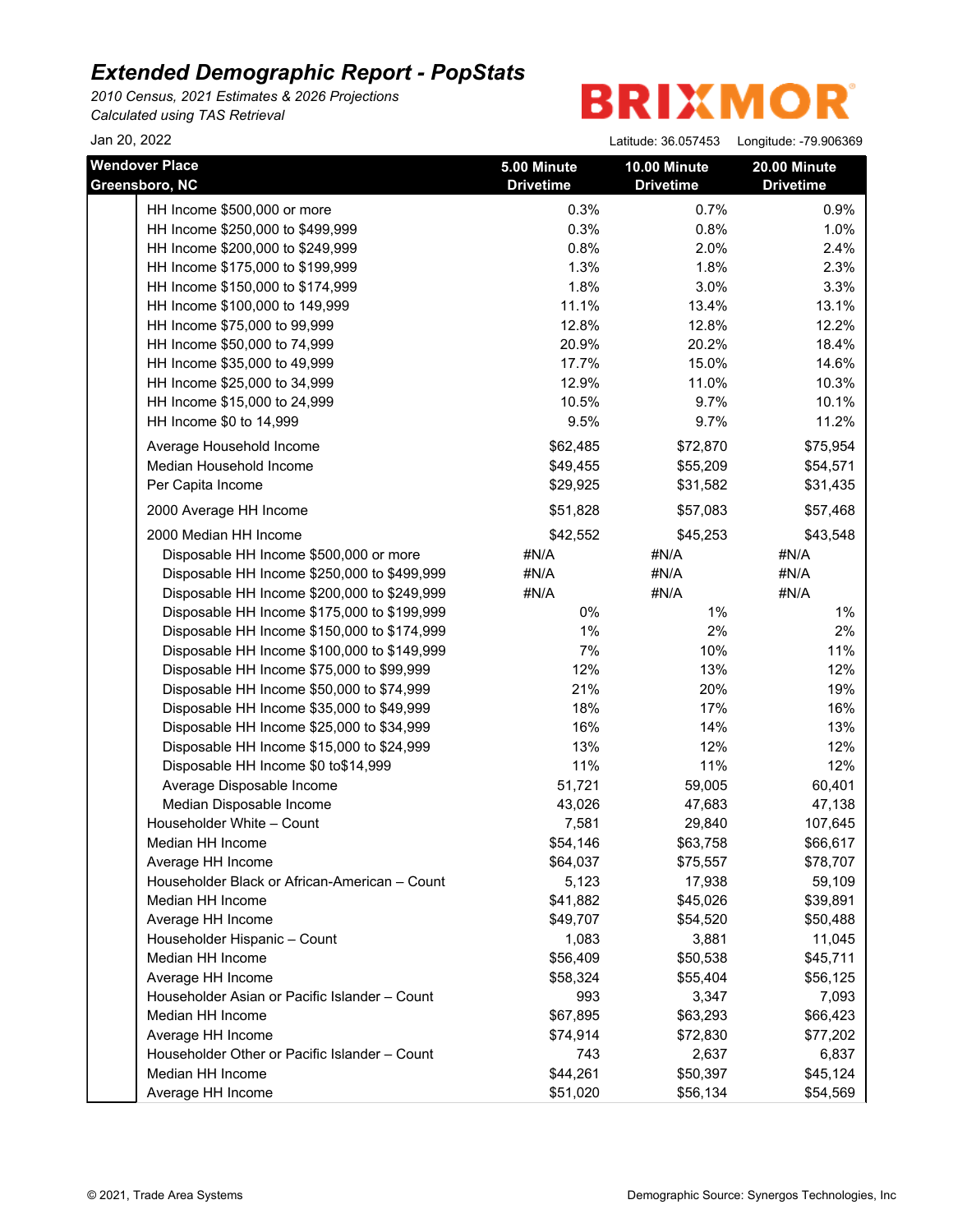*2010 Census, 2021 Estimates & 2026 Projections Calculated using TAS Retrieval*

 $\frac{1}{2}$  an 20, 2022  $\frac{20}{20}$  Latitude: 36.057453 Longitude: 79.006369

|                                   | Jali ZU, ZUZZ                                |                                 | Latitude: $30.057453$            | rougings: -18.800308             |
|-----------------------------------|----------------------------------------------|---------------------------------|----------------------------------|----------------------------------|
|                                   | <b>Wendover Place</b><br>Greensboro, NC      | 5.00 Minute<br><b>Drivetime</b> | 10.00 Minute<br><b>Drivetime</b> | 20.00 Minute<br><b>Drivetime</b> |
|                                   | Male Population                              | 15,580                          | 64,655                           | 223,734                          |
| Gender                            | Female Population                            | 17,028                          | 69,711                           | 245,011                          |
|                                   |                                              |                                 |                                  |                                  |
|                                   | Count of Pop 0 to 4 years                    | 2,857                           | 9,972                            | 30,438                           |
|                                   | Count of Pop 0 to 7 years                    | 4,140                           | 14,267                           | 42,855                           |
|                                   | Count of Pop 5 - 13                          | 4,567                           | 16,883                           | 53,021                           |
|                                   | Count of Pop 14 - 18                         | 1,403                           | 6,298                            | 22,138                           |
|                                   | Count of Pop 19 - 22                         | 1,369                           | 7,292                            | 34,255                           |
|                                   | Count of Pop 22 - 25                         | 869                             | 4,496                            | 18,877                           |
|                                   | Count of Pop 25 - 29                         | 1,525                           | 7,343                            | 28,417                           |
|                                   | Count of Pop 30 - 34                         | 2,850                           | 10,016                           | 29,979                           |
|                                   | Count of Pop 35 - 39                         | 3,371                           | 10,648                           | 29,968                           |
|                                   | Count of Pop 40 - 44                         | 2,585                           | 9,319                            | 28,330                           |
|                                   | Count of Pop 45 - 59                         | 5,687                           | 25,288                           | 89,124                           |
|                                   | Count of Pop 60 - 74<br>Count of Pop 75 - 84 | 4,038                           | 19,282                           | 74,759                           |
|                                   | Count of Pop 85+                             | 1,129                           | 5,772                            | 22,762                           |
|                                   |                                              | 358                             | 1,758                            | 6,677                            |
| <b>Total Population</b><br>by Age | % of Pop 0 to 4 years                        | 8.8%                            | 7.4%                             | 6.5%                             |
|                                   | % of Pop 0 to 7 years                        | 12.7%                           | 10.6%                            | 9.1%                             |
|                                   | % of Pop 5 - 13                              | 14.0%                           | 12.6%                            | 11.3%                            |
|                                   | % of Pop 14 - 18                             | 4.3%                            | 4.7%                             | 4.7%                             |
|                                   | % of Pop 19 - 22                             | 4.2%                            | 5.4%                             | 7.3%                             |
|                                   | % of Pop 22 - 25                             | 2.7%                            | 3.3%                             | 4.0%                             |
|                                   | % of Pop 25 - 29                             | 4.7%                            | 5.5%                             | 6.1%                             |
|                                   | % of Pop 30 - 34                             | 8.7%                            | 7.5%                             | 6.4%                             |
|                                   | % of Pop 35 - 39                             | 10.3%                           | 7.9%                             | 6.4%                             |
|                                   | % of Pop 40 - 44                             | 7.9%                            | 6.9%                             | 6.0%                             |
|                                   | % of Pop 45 - 59                             | 17.4%                           | 18.8%                            | 19.0%                            |
|                                   | % of Pop 60 - 74                             | 12.4%                           | 14.4%                            | 15.9%                            |
|                                   | % of Pop 75 - 84                             | 3.5%                            | 4.3%                             | 4.9%                             |
|                                   | % of Pop 85+                                 | 1.1%                            | 1.3%                             | 1.4%                             |
|                                   | Median Age                                   | 36.3                            | 37.3                             | 37.9                             |
|                                   | Average Age                                  | 36.2                            | 37.9                             | 38.9                             |
|                                   | % of Pop 0 to 4 years                        | 9.4%                            | 7.9%                             | 7.0%                             |
|                                   | % of Pop 5 - 13                              | 15.0%                           | 13.4%                            | 12.1%                            |
|                                   | % of Pop 14 - 18                             | 4.6%                            | 5.0%                             | 5.0%                             |
|                                   | % of Pop 19 - 22                             | 4.2%                            | 5.6%                             | 7.3%                             |
|                                   | % of Pop 22 - 25                             | 2.8%                            | 3.6%                             | 4.3%                             |
|                                   | % of Pop 25 - 29                             | 5.0%                            | 5.9%                             | 6.5%                             |
|                                   | % of Pop 30 - 34                             | 8.2%                            | 7.2%                             | 6.4%                             |
|                                   | % of Pop 35 - 39                             | 10.3%                           | 7.9%                             | 6.4%                             |
| Male Population<br>by Age         | % of Pop 40 - 44                             | 8.1%                            | 7.0%                             | 6.1%                             |
|                                   | % of Pop 45 - 59                             | 17.8%                           | 18.9%                            | 19.0%                            |
|                                   | % of Pop 75 - 84                             | 2.8%                            | 3.6%                             | 4.1%                             |
|                                   | % of Pop 60 - 74                             | 11.3%                           | 13.3%                            | 15.0%                            |
|                                   | % of Pop 85+                                 | 0.6%                            | 0.7%                             | 0.8%                             |
|                                   | Median Age                                   | 35.4                            | 35.9                             | 36.1                             |
|                                   | Average Age                                  | 34.7                            | 36.4                             | 37.5                             |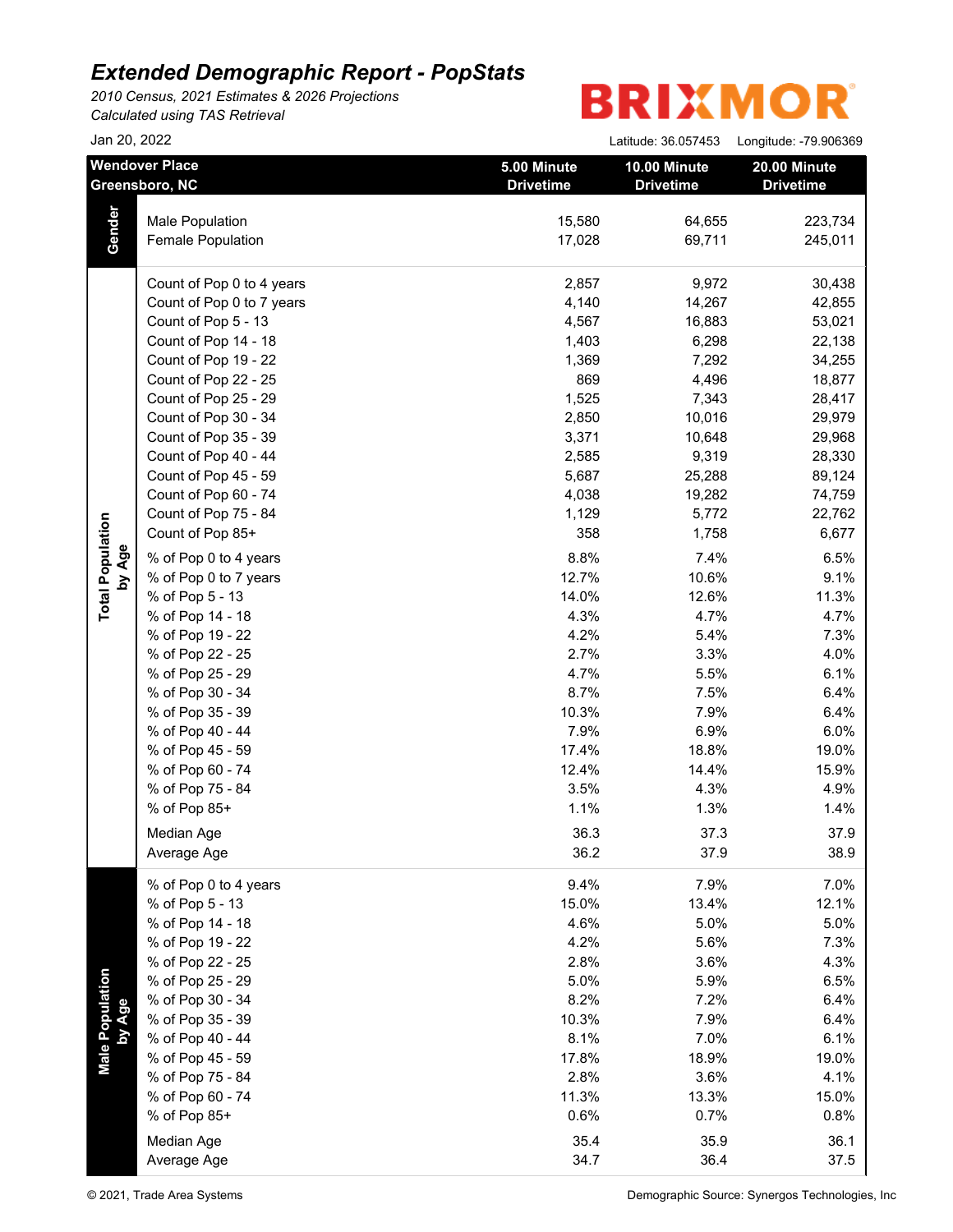*2010 Census, 2021 Estimates & 2026 Projections Calculated using TAS Retrieval*

|                    | Jan 20, 2022                                  |                                 | Latitude: 36.057453              | Longitude: -79.906369            |
|--------------------|-----------------------------------------------|---------------------------------|----------------------------------|----------------------------------|
|                    | <b>Wendover Place</b><br>Greensboro, NC       | 5.00 Minute<br><b>Drivetime</b> | 10.00 Minute<br><b>Drivetime</b> | 20.00 Minute<br><b>Drivetime</b> |
|                    | % of Pop 0 to 4 years                         | 8.2%                            | 7.0%                             | 6.1%                             |
|                    | % of Pop 5 - 13                               | 13.1%                           | 11.8%                            | 10.6%                            |
|                    | % of Pop 14 - 18                              | 4.0%                            | 4.4%                             | 4.4%                             |
|                    | % of Pop 19 - 22                              | 4.2%                            | 5.2%                             | 7.3%                             |
|                    | % of Pop 22 - 25                              | 2.6%                            | 3.1%                             | 3.8%                             |
|                    | % of Pop 25 - 29                              | 4.4%                            | 5.1%                             | 5.7%                             |
|                    | % of Pop 30 - 34                              | 9.2%                            | 7.7%                             | 6.4%                             |
| by Age             | % of Pop 35 - 39                              | 10.4%                           | 8.0%                             | 6.4%                             |
|                    | % of Pop 40 - 44                              | 7.8%                            | 6.9%                             | 6.0%                             |
|                    | % of Pop 45 - 59                              | 17.2%                           | 18.7%                            | 19.0%                            |
|                    | % of Pop 60 - 74                              | 13.4%                           | 15.4%                            | 16.8%                            |
|                    | % of Pop 75 - 84                              | 4.1%                            | 5.0%                             | 5.5%                             |
|                    | % of Pop 85+                                  | 1.6%                            | 1.8%                             | 2.0%                             |
|                    | Median Age                                    | 37.1                            | 38.6                             | 39.5                             |
|                    | Average Age                                   | 37.5                            | 39.2                             | 40.2                             |
|                    | Count of White                                | 16,719                          | 71,941                           | 267,216                          |
|                    | Count of Black or African-American            | 11,018                          | 41,833                           | 149,329                          |
|                    | Count of Asian or Pacific Islander            | 2,198                           | 9,819                            | 21,912                           |
|                    | Count of Other races                          | 2,673                           | 10,773                           | 30,288                           |
| Race               | White                                         | 51.3%                           | 53.5%                            | 57.0%                            |
|                    | <b>Black or African American</b>              | 33.8%                           | 31.1%                            | 31.9%                            |
|                    | Asian                                         | 6.7%                            | 7.3%                             | 4.7%                             |
|                    | <b>Other Races</b>                            | 8.2%                            | 8.0%                             | 6.5%                             |
|                    | Speak English at Home                         | 80.8%                           | 81.7%                            | 85.7%                            |
|                    | Speak Spanish at Home                         | 6.7%                            | 6.6%                             | 7.0%                             |
|                    | Speak French or French Creole at Home         | 0.5%                            | 0.7%                             | 0.6%                             |
|                    | Speak German at Home                          | 0.4%                            | 0.3%                             | 0.4%                             |
|                    | Speak Russian or Other Slavic Language at Hor | 0.5%                            | 0.5%                             | 0.3%                             |
|                    | Speak Other Indo-European Language at Home    | 1.9%                            | 1.8%                             | 1.5%                             |
| Language<br>Spoken | Speak Chinese at Home                         | 0.7%                            | 0.8%                             | 0.5%                             |
|                    | Speak Korean at Home                          | 0.4%                            | 0.5%                             | 0.3%                             |
|                    | Speak Vietnamese at Home                      | 1.8%                            | 1.8%                             | 0.7%                             |
|                    | Speak Other Asian Language at Home            | 2.0%                            | 2.3%                             | 1.4%                             |
|                    | Speak Tagalog and Other Pacific Languages at  | 0.2%                            | 0.2%                             | 0.1%                             |
|                    | Speak Other Language at Home                  | 4.1%                            | 2.7%                             | 1.5%                             |
|                    | <b>Hispanic Population</b>                    | 3,199                           | 13,188                           | 38,166                           |
|                    | <b>Hispanic Population Percent</b>            | 9.8%                            | 9.8%                             | 8.1%                             |
|                    | Mexican                                       | 54.8%                           | 58.0%                            | 59.1%                            |
|                    | <b>Puerto Rican</b>                           | 11.2%                           | 11.1%                            | 10.1%                            |
|                    | Cuban                                         | 0.8%                            | 1.7%                             | 2.9%                             |
|                    | Dominican                                     | 2.6%                            | 3.1%                             | 2.9%                             |
|                    | <b>Central American</b>                       | 15.0%                           | 10.2%                            | 12.7%                            |
|                    | South American                                | 10.1%                           | 10.5%                            | 7.8%                             |
|                    | <b>Other Hispanic</b>                         | 5.5%                            | 5.4%                             | 4.5%                             |
|                    | 2000 Hispanic Population Percent              | 5%                              | 5%                               | 4%                               |
|                    |                                               |                                 | 1%                               | 1%                               |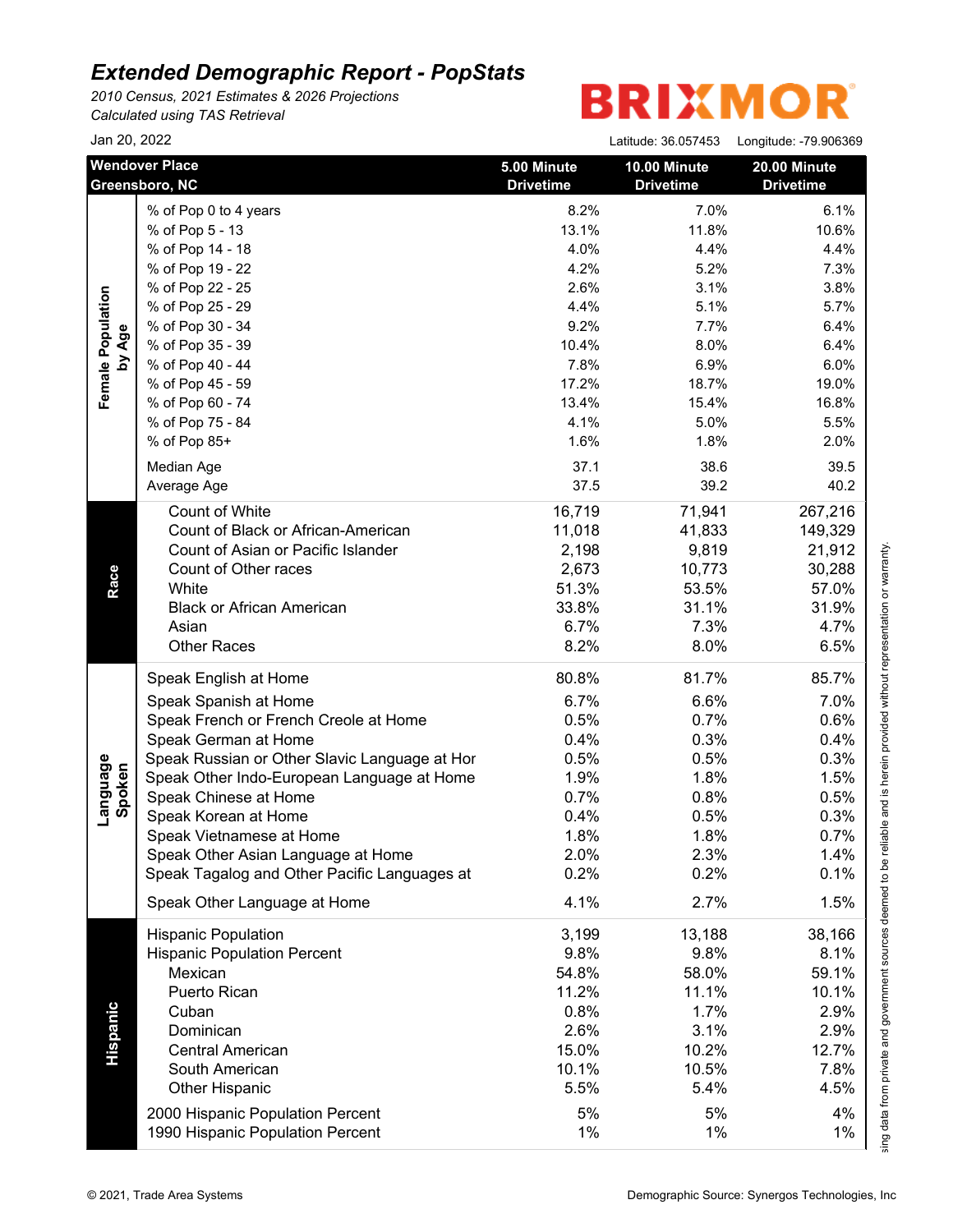*2010 Census, 2021 Estimates & 2026 Projections Calculated using TAS Retrieval*

|                        | Jan 20, 2022                                                                                                                                                                                                                                                                                                                                                                                                                                   |                                                                                                                                                  | Latitude: 36.057453                                                                                                                                     | Longitude: -79.906369                                                                                                                                        |
|------------------------|------------------------------------------------------------------------------------------------------------------------------------------------------------------------------------------------------------------------------------------------------------------------------------------------------------------------------------------------------------------------------------------------------------------------------------------------|--------------------------------------------------------------------------------------------------------------------------------------------------|---------------------------------------------------------------------------------------------------------------------------------------------------------|--------------------------------------------------------------------------------------------------------------------------------------------------------------|
|                        | <b>Wendover Place</b>                                                                                                                                                                                                                                                                                                                                                                                                                          | 5.00 Minute                                                                                                                                      | 10.00 Minute                                                                                                                                            | 20.00 Minute                                                                                                                                                 |
|                        | Greensboro, NC                                                                                                                                                                                                                                                                                                                                                                                                                                 | <b>Drivetime</b>                                                                                                                                 | <b>Drivetime</b>                                                                                                                                        | <b>Drivetime</b>                                                                                                                                             |
|                        | American (percent of total population)                                                                                                                                                                                                                                                                                                                                                                                                         | 5.2%                                                                                                                                             | 5.8%                                                                                                                                                    | 6.6%                                                                                                                                                         |
|                        | American                                                                                                                                                                                                                                                                                                                                                                                                                                       | 4.7%                                                                                                                                             | 5.2%                                                                                                                                                    | 6.1%                                                                                                                                                         |
|                        | Native American (ie. Indian/Eskimo)                                                                                                                                                                                                                                                                                                                                                                                                            | 0.4%                                                                                                                                             | 0.5%                                                                                                                                                    | 0.5%                                                                                                                                                         |
|                        | Hawaiian/Pacific Islander                                                                                                                                                                                                                                                                                                                                                                                                                      | 0.1%                                                                                                                                             | 0.1%                                                                                                                                                    | 0.0%                                                                                                                                                         |
|                        | Asian (percent of total population)                                                                                                                                                                                                                                                                                                                                                                                                            | 6.7%                                                                                                                                             | 7.3%                                                                                                                                                    | 4.6%                                                                                                                                                         |
|                        | Chinese                                                                                                                                                                                                                                                                                                                                                                                                                                        | 0.8%                                                                                                                                             | 0.8%                                                                                                                                                    | 0.6%                                                                                                                                                         |
|                        | Japanese                                                                                                                                                                                                                                                                                                                                                                                                                                       | 0.1%                                                                                                                                             | 0.1%                                                                                                                                                    | 0.1%                                                                                                                                                         |
|                        | Korean                                                                                                                                                                                                                                                                                                                                                                                                                                         | 0.4%                                                                                                                                             | 0.6%                                                                                                                                                    | 0.4%                                                                                                                                                         |
|                        | South Central Asian (ie. Indian)                                                                                                                                                                                                                                                                                                                                                                                                               | 2.9%                                                                                                                                             | 1.8%                                                                                                                                                    | 1.2%                                                                                                                                                         |
|                        | South East Asian (ie. Vietnamese)                                                                                                                                                                                                                                                                                                                                                                                                              | 2.3%                                                                                                                                             | 3.6%                                                                                                                                                    | 1.9%                                                                                                                                                         |
|                        | <b>Other Asian</b>                                                                                                                                                                                                                                                                                                                                                                                                                             | 0.3%                                                                                                                                             | 0.3%                                                                                                                                                    | 0.5%                                                                                                                                                         |
|                        | European (percent of total population)                                                                                                                                                                                                                                                                                                                                                                                                         | 23.3%                                                                                                                                            | 23.9%                                                                                                                                                   | 25.6%                                                                                                                                                        |
|                        | <b>British</b>                                                                                                                                                                                                                                                                                                                                                                                                                                 | 5.4%                                                                                                                                             | 5.9%                                                                                                                                                    | 6.4%                                                                                                                                                         |
|                        | Dutch                                                                                                                                                                                                                                                                                                                                                                                                                                          | 0.6%                                                                                                                                             | 0.5%                                                                                                                                                    | 0.5%                                                                                                                                                         |
|                        | French                                                                                                                                                                                                                                                                                                                                                                                                                                         | 0.9%                                                                                                                                             | 0.8%                                                                                                                                                    | 0.8%                                                                                                                                                         |
|                        | German                                                                                                                                                                                                                                                                                                                                                                                                                                         | 4.7%                                                                                                                                             | 4.8%                                                                                                                                                    | 5.2%                                                                                                                                                         |
|                        | Italian                                                                                                                                                                                                                                                                                                                                                                                                                                        | 1.4%                                                                                                                                             | 1.5%                                                                                                                                                    | 1.6%                                                                                                                                                         |
|                        | Polish                                                                                                                                                                                                                                                                                                                                                                                                                                         | 0.6%                                                                                                                                             | 0.7%                                                                                                                                                    | 0.8%                                                                                                                                                         |
|                        | Scandinavian                                                                                                                                                                                                                                                                                                                                                                                                                                   | 1.0%                                                                                                                                             | 0.9%                                                                                                                                                    | 0.8%                                                                                                                                                         |
|                        | Scotch/Irish                                                                                                                                                                                                                                                                                                                                                                                                                                   | 6.4%                                                                                                                                             | 6.3%                                                                                                                                                    | 6.8%                                                                                                                                                         |
|                        | Other European (ie. Greek/Russian)                                                                                                                                                                                                                                                                                                                                                                                                             | 2.3%                                                                                                                                             | 2.6%                                                                                                                                                    | 2.6%                                                                                                                                                         |
|                        | Middle Eastern                                                                                                                                                                                                                                                                                                                                                                                                                                 | 1.5%                                                                                                                                             | 1.2%                                                                                                                                                    | 0.6%                                                                                                                                                         |
|                        | <b>Other Ancestry</b>                                                                                                                                                                                                                                                                                                                                                                                                                          | 40.1%                                                                                                                                            | 37.2%                                                                                                                                                   | 37.4%                                                                                                                                                        |
|                        | <b>Unclassified Ancestry</b>                                                                                                                                                                                                                                                                                                                                                                                                                   | 13.4%                                                                                                                                            | 14.8%                                                                                                                                                   | 16.9%                                                                                                                                                        |
| Education<br>(Age 25+) | Adult Population (25 Years or Older)                                                                                                                                                                                                                                                                                                                                                                                                           | 21,543                                                                                                                                           | 89,426                                                                                                                                                  | 310,016                                                                                                                                                      |
|                        | Elementary (0 to 8)                                                                                                                                                                                                                                                                                                                                                                                                                            | 3.2%                                                                                                                                             | 3.6%                                                                                                                                                    | 3.9%                                                                                                                                                         |
|                        | Some High School (9 to 11)                                                                                                                                                                                                                                                                                                                                                                                                                     | 4.0%                                                                                                                                             | 5.7%                                                                                                                                                    | 6.9%                                                                                                                                                         |
|                        | High School Graduate (12)                                                                                                                                                                                                                                                                                                                                                                                                                      | 20.6%                                                                                                                                            | 21.1%                                                                                                                                                   | 23.1%                                                                                                                                                        |
|                        | Some College (13 to 16)                                                                                                                                                                                                                                                                                                                                                                                                                        | 24.1%                                                                                                                                            | 22.5%                                                                                                                                                   | 21.9%                                                                                                                                                        |
|                        | Associates Degree Only                                                                                                                                                                                                                                                                                                                                                                                                                         | 9.2%                                                                                                                                             | 8.7%                                                                                                                                                    | 8.4%                                                                                                                                                         |
|                        | <b>Bachelors Degree Only</b>                                                                                                                                                                                                                                                                                                                                                                                                                   | 25.0%                                                                                                                                            | 25.3%                                                                                                                                                   | 23.2%                                                                                                                                                        |
|                        | Graduate Degree                                                                                                                                                                                                                                                                                                                                                                                                                                | 13.9%                                                                                                                                            | 13.1%                                                                                                                                                   | 12.6%                                                                                                                                                        |
|                        | % College (4+)                                                                                                                                                                                                                                                                                                                                                                                                                                 | 38.9%                                                                                                                                            | 38.4%                                                                                                                                                   | 35.8%                                                                                                                                                        |
| Household<br>Type      | Total Households - count<br>One Person HHs - count<br>Family HHs - count<br>Married Couple - count<br>w/own children - count<br>w/out own children - count<br>Male Householder - count<br>Female Householder - count<br>Non-Family Households - count<br>1 Person Household<br>2 Person Household<br>3 Person Household<br>4 Person Household<br>5 Person Household<br>6 Person Household<br>7+ Person Household<br>% Households With Children | 15,522<br>6,324<br>7,923<br>4,932<br>2,069<br>2,863<br>680<br>2,311<br>1,275<br>40.7%<br>32.1%<br>13.3%<br>8.4%<br>3.6%<br>1.3%<br>0.6%<br>24.6% | 57,643<br>19,419<br>33,458<br>22,773<br>9,222<br>13,551<br>2,686<br>7,999<br>4,766<br>33.7%<br>32.6%<br>15.6%<br>10.7%<br>4.6%<br>1.7%<br>1.0%<br>26.6% | 191,729<br>59,154<br>119,051<br>81,011<br>30,921<br>50,089<br>8,678<br>29,362<br>13,523<br>30.9%<br>33.5%<br>16.0%<br>11.8%<br>4.9%<br>1.8%<br>1.1%<br>27.3% |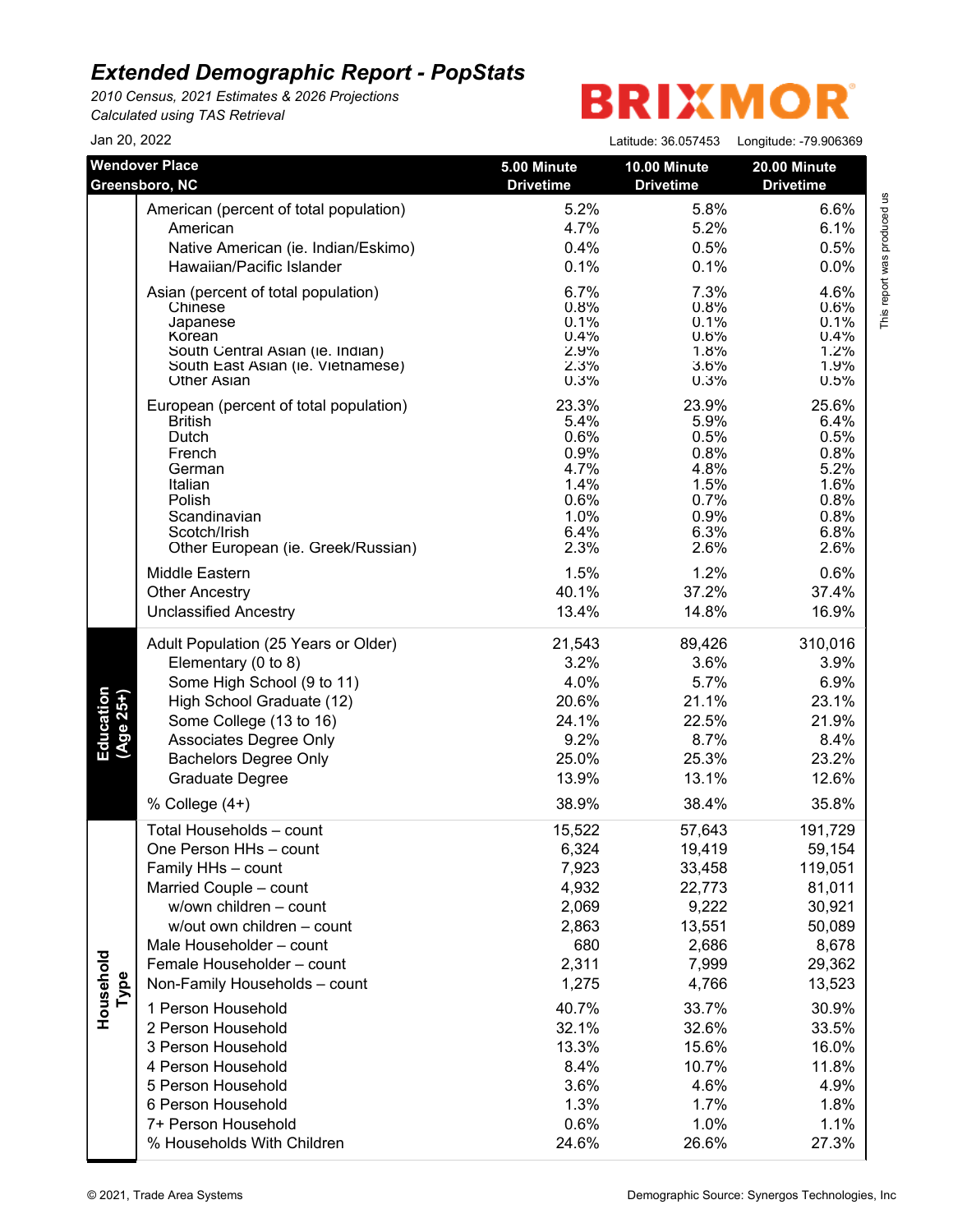*2010 Census, 2021 Estimates & 2026 Projections Calculated using TAS Retrieval*

| Jan 20, 2022                                          |                                                                                                                                                                                                                                                                                                                                                                                                                                                                                                      |                                                                                                                | Latitude: 36.057453                                                                                            | Longitude: -79.906369                                                                                          |
|-------------------------------------------------------|------------------------------------------------------------------------------------------------------------------------------------------------------------------------------------------------------------------------------------------------------------------------------------------------------------------------------------------------------------------------------------------------------------------------------------------------------------------------------------------------------|----------------------------------------------------------------------------------------------------------------|----------------------------------------------------------------------------------------------------------------|----------------------------------------------------------------------------------------------------------------|
|                                                       | <b>Wendover Place</b><br>Greensboro, NC                                                                                                                                                                                                                                                                                                                                                                                                                                                              | 5.00 Minute<br><b>Drivetime</b>                                                                                | 10.00 Minute<br><b>Drivetime</b>                                                                               | 20.00 Minute<br><b>Drivetime</b>                                                                               |
|                                                       | <b>Total Housing Units</b><br><b>Owner Occupied Percent</b><br><b>Renter Occupied Percent</b><br><b>Vacant Housing Percent</b><br>Total Housing Units (Census 2000)<br>For Rent (Census 2000)<br>For Sale (Census 2000)<br>Rented or Sold, (Census 2000)<br>Seasonal (Census 2014)<br>Other (Census 2000)                                                                                                                                                                                            | 16,816<br>39.6%<br>52.7%<br>7.7%<br>12,350<br>53%<br>12%<br>4%<br>1%<br>6%                                     | 63,080<br>48.9%<br>42.5%<br>8.6%<br>46,297<br>49%<br>19%<br>7%<br>2%<br>10%                                    | 211,254<br>53.9%<br>36.9%<br>9.2%<br>159,819<br>45%<br>21%<br>9%<br>4%<br>16%                                  |
| Homes Built<br>By Year                                | Homes Built 1990 to 2000<br>Homes Built 1980 to 1989<br>Homes Built 1970 to 1979<br>Homes Built 1960 to 1969<br>Homes Built 1950 to 1959<br>Homes Built 1940 to 1949<br>Homes Built Before 1939                                                                                                                                                                                                                                                                                                      | 35%<br>27%<br>20%<br>10%<br>5%<br>2%<br>1%                                                                     | 31%<br>20%<br>18%<br>15%<br>9%<br>4%<br>3%                                                                     | 24%<br>18%<br>19%<br>15%<br>12%<br>6%<br>6%                                                                    |
| Structure<br>Units in                                 | 1 Unit<br>2 - 9 Units<br>Greater than 10 Units<br><b>Mobilie Trailer</b><br><b>Other Units</b>                                                                                                                                                                                                                                                                                                                                                                                                       | 44%<br>25%<br>30%<br>1%<br>0%                                                                                  | 61%<br>20%<br>18%<br>2%<br>$0\%$                                                                               | 68%<br>16%<br>12%<br>3%<br>0%                                                                                  |
| vner Occupied)<br>Home Value<br>$\check{\mathcal{S}}$ | Property Value \$1,000,000 or more<br>Property Value \$750,000 to \$999,999<br>Property Value \$500,000 to \$749,999<br>Property Value \$400,000 to \$499,999<br>Property Value \$300,000, to \$399,999<br>Property Value \$200,000 to \$299,999<br>Property Value \$150,000 to \$199,999<br>Property Value \$100,000 to \$149,999<br>Property Value \$60,000 to \$99,999<br>Property Value \$40,000 to \$59,999<br>Property Value \$0 to \$39,999<br><b>Median Home Value</b><br><b>Median Rent</b> | 0.6%<br>0.2%<br>0.5%<br>3.4%<br>6.8%<br>20.6%<br>23.7%<br>24.0%<br>14.3%<br>3.1%<br>2.6%<br>\$161,741<br>\$677 | 0.9%<br>0.7%<br>2.9%<br>5.7%<br>10.9%<br>24.6%<br>20.2%<br>19.8%<br>9.5%<br>1.8%<br>2.6%<br>\$189,843<br>\$651 | 1.0%<br>1.5%<br>4.2%<br>6.0%<br>11.9%<br>24.4%<br>19.3%<br>18.5%<br>8.6%<br>1.6%<br>2.9%<br>\$197,612<br>\$598 |
| per Household<br>Wealth                               | \$0 and under - percent<br>\$1 to \$4999 - percent<br>\$5k to \$9999 - percent<br>\$10k to \$24999 - percent<br>\$25k to \$49999 - percent<br>\$50k to \$99999 - percent<br>\$100k to \$249999 - percent<br>\$250k to \$499999 - percent<br>$$500k+ - percent$<br>Median HH Wealth<br>Avg HH Wealth                                                                                                                                                                                                  | 19.8%<br>10.3%<br>5.4%<br>7.0%<br>6.9%<br>9.9%<br>16.7%<br>11.7%<br>12.4%<br>\$53,312<br>\$208,442             | 18.7%<br>9.5%<br>5.0%<br>6.7%<br>6.9%<br>10.1%<br>17.4%<br>12.3%<br>13.4%<br>\$65,810<br>\$222,517             | 18.4%<br>9.3%<br>4.9%<br>6.6%<br>6.9%<br>10.2%<br>17.6%<br>12.6%<br>13.7%<br>\$69,790<br>\$226,604             |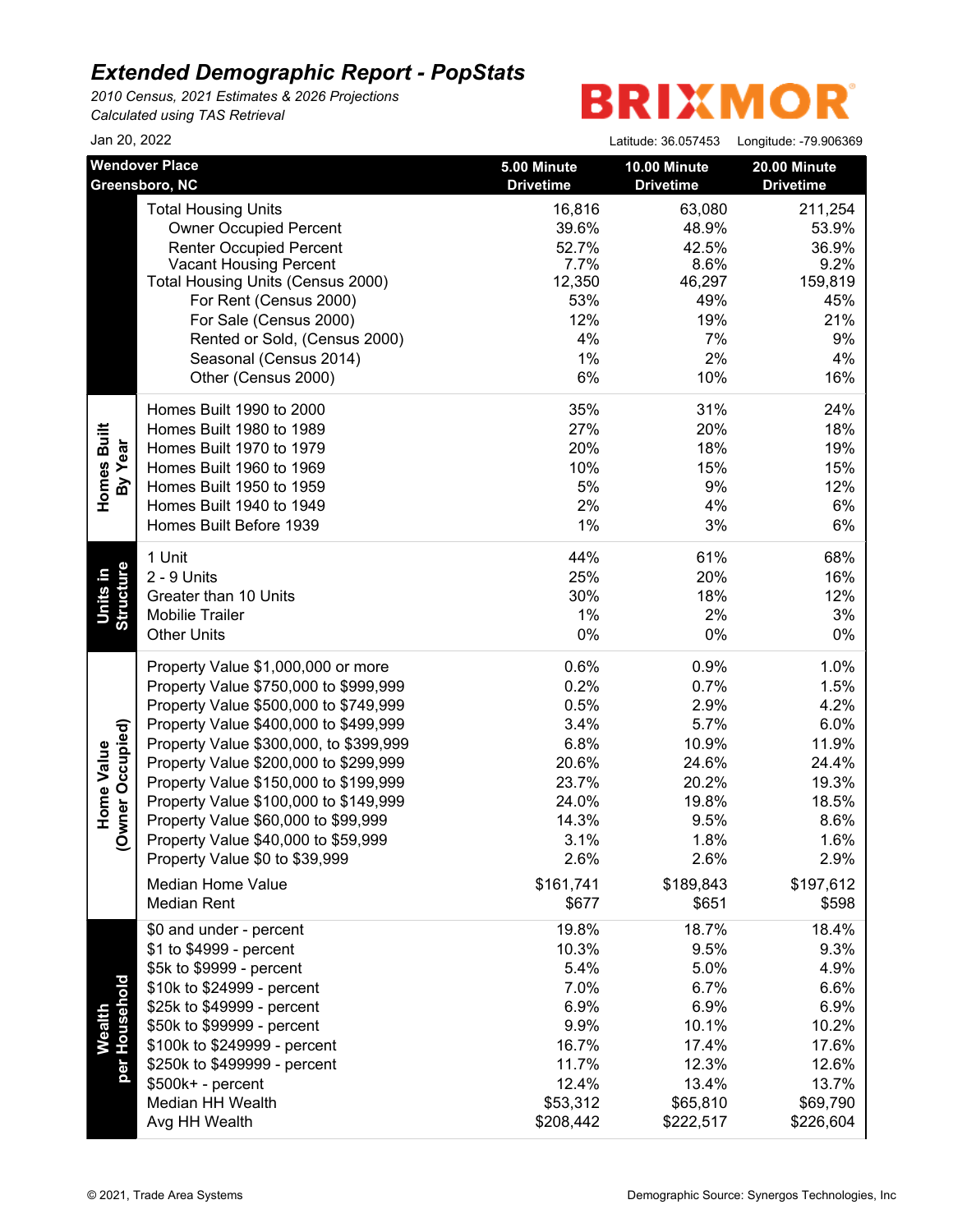*2010 Census, 2021 Estimates & 2026 Projections Calculated using TAS Retrieval*

|                              | Jan 20, 2022                               |                                 | Latitude: 36.057453              | Longitude: -79.906369            |
|------------------------------|--------------------------------------------|---------------------------------|----------------------------------|----------------------------------|
|                              | <b>Wendover Place</b><br>Greensboro, NC    | 5.00 Minute<br><b>Drivetime</b> | 10.00 Minute<br><b>Drivetime</b> | 20.00 Minute<br><b>Drivetime</b> |
|                              |                                            |                                 |                                  |                                  |
|                              | <b>Economic Viability Local</b>            | 266                             | 267                              | 264                              |
| Economic<br>Viability        | <b>Economic Viability Indexed</b>          | 102                             | 103                              | 102                              |
|                              | Employed Civilian Pop 16+ by Occupation    | 16,580                          | 67,176                           | 226,891                          |
|                              | Managerial/Executive                       | 15.0%                           | 15.7%                            | 15.6%                            |
| (Employed Civilians Age 16+) | <b>Professional Specialty</b>              | 23.6%                           | 23.0%                            | 23.2%                            |
|                              | <b>Healthcare Support</b>                  | 2.6%                            | 2.8%                             | 2.8%                             |
|                              | Sales                                      | 10.9%                           | 11.1%                            | 11.4%                            |
|                              | Office & Administrative Support            | 12.2%                           | 11.0%                            | 11.5%                            |
|                              | <b>Protective Service</b>                  | 1.1%                            | 1.5%                             | 1.7%                             |
|                              | <b>Food Preperation</b>                    | 5.4%                            | 6.0%                             | 6.1%                             |
|                              | <b>Building Maintenance &amp; Cleaning</b> | 3.9%                            | 3.4%                             | 3.4%                             |
|                              | Personal Care                              | 3.6%                            | 3.5%                             | 3.0%                             |
|                              | Farming, Fishing, & Forestry               | 0.0%                            | 0.2%                             | 0.2%                             |
|                              | Construction                               | 6.3%                            | 6.6%                             | 6.7%                             |
|                              | Production & Transportation                | 15.5%                           | 15.2%                            | 14.5%                            |
|                              | <b>Percent White Collar Workers</b>        | 64.2%                           | 63.6%                            | 64.4%                            |
|                              | <b>Percent Blue Collar Workers</b>         | 35.8%                           | 36.4%                            | 35.6%                            |
|                              | Agriculture/Mining/Construction            | 5.0%                            | 5.2%                             | 5.5%                             |
|                              | Manufacturing                              | 11.2%                           | 12.1%                            | 12.6%                            |
|                              | Transportation                             | 6.6%                            | 6.2%                             | 5.7%                             |
|                              | Information                                | 2.1%                            | 1.7%                             | 1.5%                             |
|                              | Wholesale/Retail                           | 15.2%                           | 15.8%                            | 15.3%                            |
|                              | Finance, Insurance, Real Estate            | 9.6%                            | 7.7%                             | 7.2%                             |
|                              | <b>Professional Services</b>               | 5.9%                            | 5.5%                             | 5.8%                             |
|                              | <b>Management Services</b>                 | 0.1%                            | 0.1%                             | 0.2%                             |
| Employed Civilians Age 16+)  | <b>Administrative/Waste Services</b>       | 4.5%                            | 4.3%                             | 4.3%                             |
|                              | <b>Educational Services</b>                | 22.3%                           | 23.1%                            | 23.6%                            |
|                              | <b>Entertainment Services</b>              | 11.0%                           | 10.6%                            | 10.3%                            |
|                              | <b>Other Professional Services</b>         | 4.6%                            | 5.4%                             | 5.1%                             |
|                              | <b>Public Administration</b>               | 1.9%                            | 2.2%                             | 2.9%                             |
|                              | Drive to Work Alone                        | 84.0%                           | 82.5%                            | 81.6%                            |
|                              | Drive to Work Carpool                      | 11.4%                           | 12.0%                            | 11.7%                            |
|                              | Travel to Work by Public Transportation    | 0.9%                            | 0.7%                             | 1.2%                             |
|                              | Drive to Work on Motorcycle                | 0.1%                            | 0.1%                             | 0.1%                             |
| To Work                      | Drive to Work on Bicycle                   | 0.2%                            | 0.2%                             | 0.2%                             |
|                              | Walked to Work                             | 0.6%                            | 1.2%                             | 1.8%                             |
|                              | <b>Other Means</b>                         | 0.6%                            | 0.9%                             | 0.8%                             |
|                              | Work at Home                               | 2.3%                            | 2.4%                             | 2.6%                             |